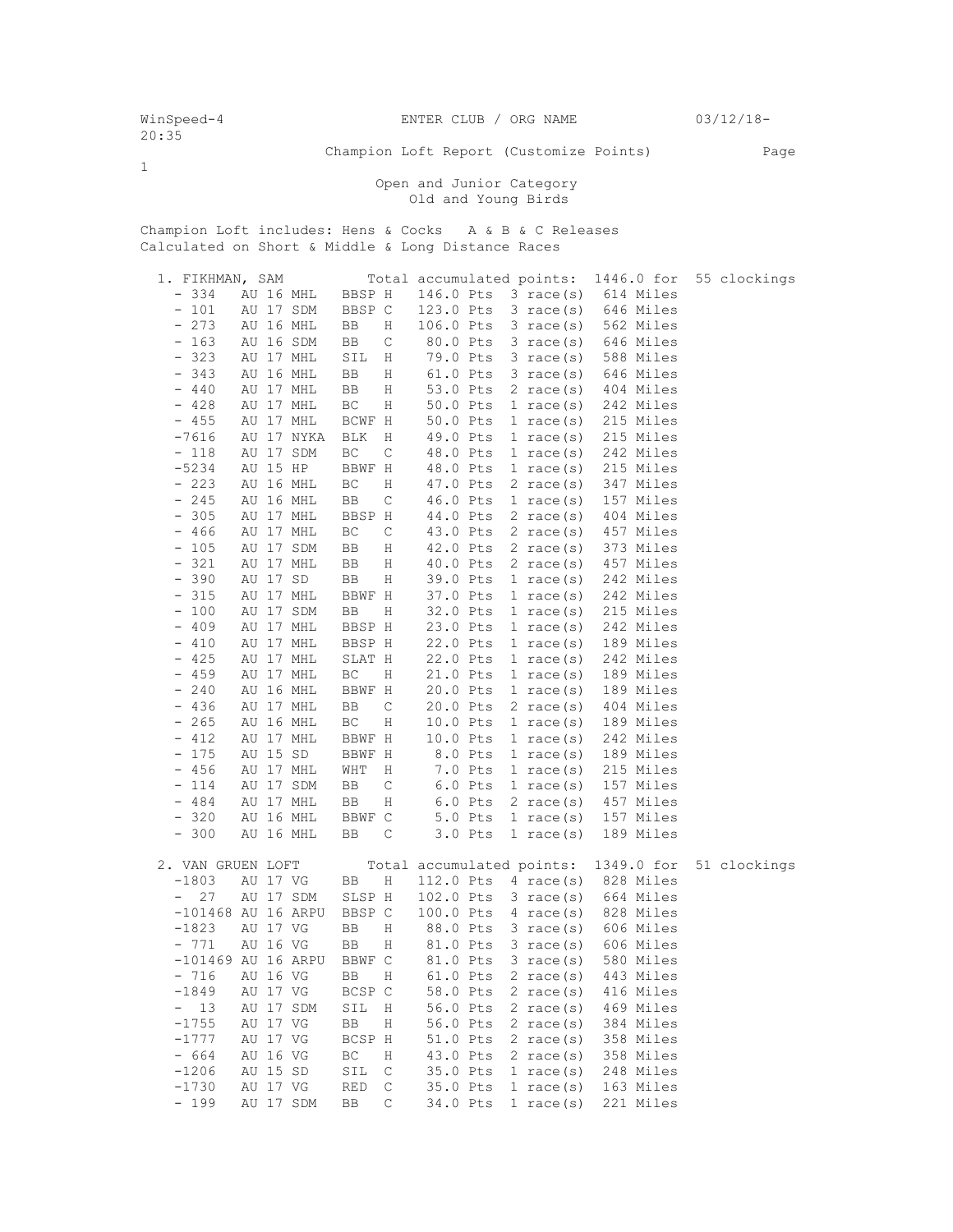| $-1828$                        |          | AU 17 VG |            | ВB     | Η           | 34.0 Pts                            |           | 1 race $(s)$        |  | 248 Miles  |              |
|--------------------------------|----------|----------|------------|--------|-------------|-------------------------------------|-----------|---------------------|--|------------|--------------|
| $-1203$                        |          | AU 15 SD |            | WHT    | Η           | 33.0 Pts                            |           | $1 \text{ race}(s)$ |  | 163 Miles  |              |
| $-1839$                        |          | AU 17 VG |            | SIL    | Η           | 30.0 Pts                            |           | $1 \text{ race}(s)$ |  | 248 Miles  |              |
| $-1846$                        |          | AU 17 VG |            | BB     | C           | 29.0 Pts                            |           | $1 \text{ race}(s)$ |  | 195 Miles  |              |
| $-385$                         |          |          | AU 17 SPO  | ВC     | Η           | 27.0 Pts                            |           | 1 race $(s)$        |  | 248 Miles  |              |
| $-1833$                        |          | AU 17 VG |            | BB     | Η           | 27.0 Pts                            |           | $1 \text{ race}(s)$ |  | 195 Miles  |              |
| $-197$                         |          |          | AU 17 SDM  | BB     | Η           | 26.0 Pts                            |           | 1 race $(s)$        |  | 221 Miles  |              |
| $-1815$                        |          | AU 17 VG |            | BBSP C |             | 24.0 Pts                            |           | $1 \text{ race(s)}$ |  | 195 Miles  |              |
|                                |          |          |            |        |             | CHAMPION LOFT REPORT (WinSpeed - 4) |           |                     |  |            | page 2       |
|                                |          |          |            |        |             |                                     |           |                     |  |            |              |
| 86                             |          |          | AU 16 SDM  | BBSP C |             | 22.0 Pts                            |           | $1 \text{ race}(s)$ |  | 163 Miles  |              |
| 19<br>$\overline{\phantom{a}}$ |          | AU 17 AH |            | BB     | Η           | 19.0 Pts                            |           | 1 race $(s)$        |  | 163 Miles  |              |
| 15<br>$\qquad \qquad -$        |          | AU 15 AH |            | BB     | Η           | 18.0 Pts                            |           | 1 race $(s)$        |  | 163 Miles  |              |
| $-1737$                        |          | AU 17 VG |            | BB     | Η           | 18.0 Pts                            |           | 1 race $(s)$        |  | 195 Miles  |              |
| $-1797$                        | AU 17 VG |          |            | BB     | Η           | 17.0 Pts                            |           | $1 \text{ race}(s)$ |  | 163 Miles  |              |
| $-1818$                        | AU 17 VG |          |            | BB     | $\mathsf C$ | 15.0 Pts                            |           | 1 race(s)           |  | 221 Miles  |              |
| $-1754$                        | AU 17 VG |          |            | BB     | Η           | 12.0 Pts                            |           | $1 \text{ race}(s)$ |  | 163 Miles  |              |
| $-1759$                        |          | AU 17 VG |            | GRIZ C |             |                                     | 5.0 Pts   | $1 \text{ race}(s)$ |  | 195 Miles  |              |
|                                |          |          |            |        |             |                                     |           |                     |  |            |              |
| 3. MESOPOTAMIA LOFT            |          |          |            |        |             | Total accumulated points:           |           |                     |  | 1187.0 for | 36 clockings |
| $-5343$                        |          |          | AU 17 VITA | ВC     | Η           | 130.0 Pts                           |           | $3 \text{ race}(s)$ |  | 564 Miles  |              |
| -83929                         |          |          | AU 17 ARPU | DC     | Η           | 100.0 Pts                           |           | $3 \text{ race(s)}$ |  | 616 Miles  |              |
| $-404$                         |          |          | AU 17 MESO | ВC     | Η           | 82.0 Pts                            |           | $2 \text{ race(s)}$ |  | 400 Miles  |              |
| $-5360$                        |          |          | AU 17 VITA | ВC     | Η           | 82.0 Pts                            |           | $2 \text{ race}(s)$ |  | 348 Miles  |              |
| $-40701$                       | AU 17 AA |          |            | BB     | С           | 74.0 Pts                            |           | $2 \text{ race}(s)$ |  | 406 Miles  |              |
| $-103251$ AU 16 ARPU           |          |          |            | BB     | $\mathsf C$ | 69.0 Pts                            |           | 3 race(s)           |  | 590 Miles  |              |
| $-5338$                        |          |          | AU 17 VITA | BB     | Η           | 58.0 Pts                            |           | $2 \text{ race}(s)$ |  | 348 Miles  |              |
| $-40682$                       | AU 17 AA |          |            | BB     | Η           | 48.0 Pts                            |           | $1 \text{ race}(s)$ |  | 158 Miles  |              |
| $-83937$                       |          |          | AU 17 ARPU | DC     | Η           | 47.0 Pts                            |           | 1 race(s)           |  | 190 Miles  |              |
| $-243$                         |          |          | AU 17 SDM  | BB     | Η           | 45.0 Pts                            |           | 1 race $(s)$        |  | 190 Miles  |              |
| $-83939$                       |          |          | AU 17 ARPU | BB     | $\mathsf C$ | 44.0 Pts                            |           | $1 \text{ race}(s)$ |  | 242 Miles  |              |
| $-346$                         |          |          | AU 17 MESO | BB     | $\mathsf C$ | 43.0 Pts                            |           | 1 race(s)           |  | 158 Miles  |              |
| -83914                         |          |          | AU 17 ARPU | BB     | Η           | 43.0 Pts                            |           | $1 \text{ race}(s)$ |  | 242 Miles  |              |
| $-286$                         |          |          | AU 16 MESO | DC     | Η           | 42.0 Pts                            |           | 1 race $(s)$        |  | 158 Miles  |              |
| $-83907$                       |          |          | AU 17 ARPU | BB     | Η           | 41.0 Pts                            |           | $1$ race(s)         |  | 190 Miles  |              |
| $-83927$                       |          |          | AU 17 ARPU | BB     | C           | 40.0 Pts                            |           | $1 \text{ race}(s)$ |  | 190 Miles  |              |
| $-5344$                        |          |          | AU 17 VITA | BB     | Η           | 39.0 Pts                            |           | 1 race $(s)$        |  | 190 Miles  |              |
| $-36501$                       |          | AU 15 AA |            | ВC     | $\mathsf C$ | 36.0 Pts                            |           | 1 race $(s)$        |  | 216 Miles  |              |
| $-3591$                        |          |          | AU 16 VITA | BB     | Η           | 35.0 Pts                            |           | $1 \text{ race}(s)$ |  | 216 Miles  |              |
| $-83924$                       |          |          | AU 17 ARPU | ВC     | Η           | 29.0 Pts                            |           | $1 \text{ race}(s)$ |  | 216 Miles  |              |
| $-40678$                       |          | AU 17 AA |            | BB     | Η           | 24.0 Pts                            |           | $1 \text{ race}(s)$ |  | 242 Miles  |              |
| $-40700$                       |          | AU 17 AA |            | SIL    | Η           | 14.0 Pts                            |           | 1 race(s)           |  | 158 Miles  |              |
| $-394$                         |          |          | AU 17 MESO | ВC     | С           |                                     | 9.0 Pts   | $1 \text{ race}(s)$ |  | 242 Miles  |              |
| $-5372$                        |          |          | AU 17 VITA | DC     | Η           |                                     | 8.0 Pts   | 1 race $(s)$        |  | 242 Miles  |              |
| $-5327$                        |          |          | AU 17 VITA | RB     | Η           |                                     | $3.0$ Pts | 1 race $(s)$        |  | 158 Miles  |              |
| $-5395$                        |          |          | AU 17 VITA | BB     | Η           |                                     | $2.0$ Pts | 1 race $(s)$        |  | 158 Miles  |              |
|                                |          |          |            |        |             |                                     |           |                     |  |            |              |
| 4. TRIPLE CROWN CLASSIC        |          |          |            |        |             | Total accumulated points:           |           |                     |  | 276.0 for  | 16 clockings |
| 18<br>$-$                      |          |          | AU 17 SBRP | DCWF H |             | 69.0 Pts                            |           | $2 \text{ race}(s)$ |  | 382 Miles  |              |
| $-7049$                        |          |          | AU 17 PNWC | BB     | Η           | 69.0 Pts                            |           | $3 \text{ race}(s)$ |  | 603 Miles  |              |
| $-17148$                       |          |          | AU 17 APC  | BB     | Η           | 65.0 Pts                            |           | $2 \text{ race}(s)$ |  | 409 Miles  |              |
| $-5789$                        |          | AU 16 AA |            | BC     | Η           | 38.0 Pts                            |           | $3 \text{ race}(s)$ |  | 603 Miles  |              |
| $-1398$                        |          |          | CU 17 MTN  | BB     | Η           | 10.0 Pts                            |           | 1 race $(s)$        |  | 162 Miles  |              |
| $-753$                         |          |          | AU 17 JEDD | SMBB H |             |                                     | $9.0$ Pts | 1 race $(s)$        |  | 194 Miles  |              |
| $-177$                         |          |          | AU 17 OCF  | DC     | Η           |                                     | 7.0 Pts   | 1 race $(s)$        |  | 194 Miles  |              |
| $-2451$                        |          |          | AU 17 MISS | DCSP H |             |                                     | $6.0$ Pts | 1 race $(s)$        |  | 194 Miles  |              |
| 40<br>$\overline{\phantom{0}}$ |          |          | AU 17 SDM  | BBSP H |             |                                     | $2.0$ Pts | 1 race $(s)$        |  | 194 Miles  |              |
| 43<br>$\qquad \qquad -$        |          |          | AU 17 SDM  | BBPD H |             |                                     | $1.0$ Pts | 1 race $(s)$        |  | 194 Miles  |              |
|                                |          |          |            |        |             |                                     |           |                     |  |            |              |
| 5. KURD LOFT                   |          |          |            |        |             | Total accumulated points:           |           |                     |  | 253.0 for  | 12 clockings |
| $-1150$                        |          | AU 16 SD |            | ВC     | Η           | 42.0 Pts                            |           | 2 race $(s)$        |  | 375 Miles  |              |
| $-125$                         |          | AU 16 SD |            | DC     | C           | 37.0 Pts                            |           | $2 \text{ race}(s)$ |  | 460 Miles  |              |
| 42                             |          | AU 16 SD |            | BBWF H |             | 31.0 Pts                            |           | 1 race $(s)$        |  | 158 Miles  |              |